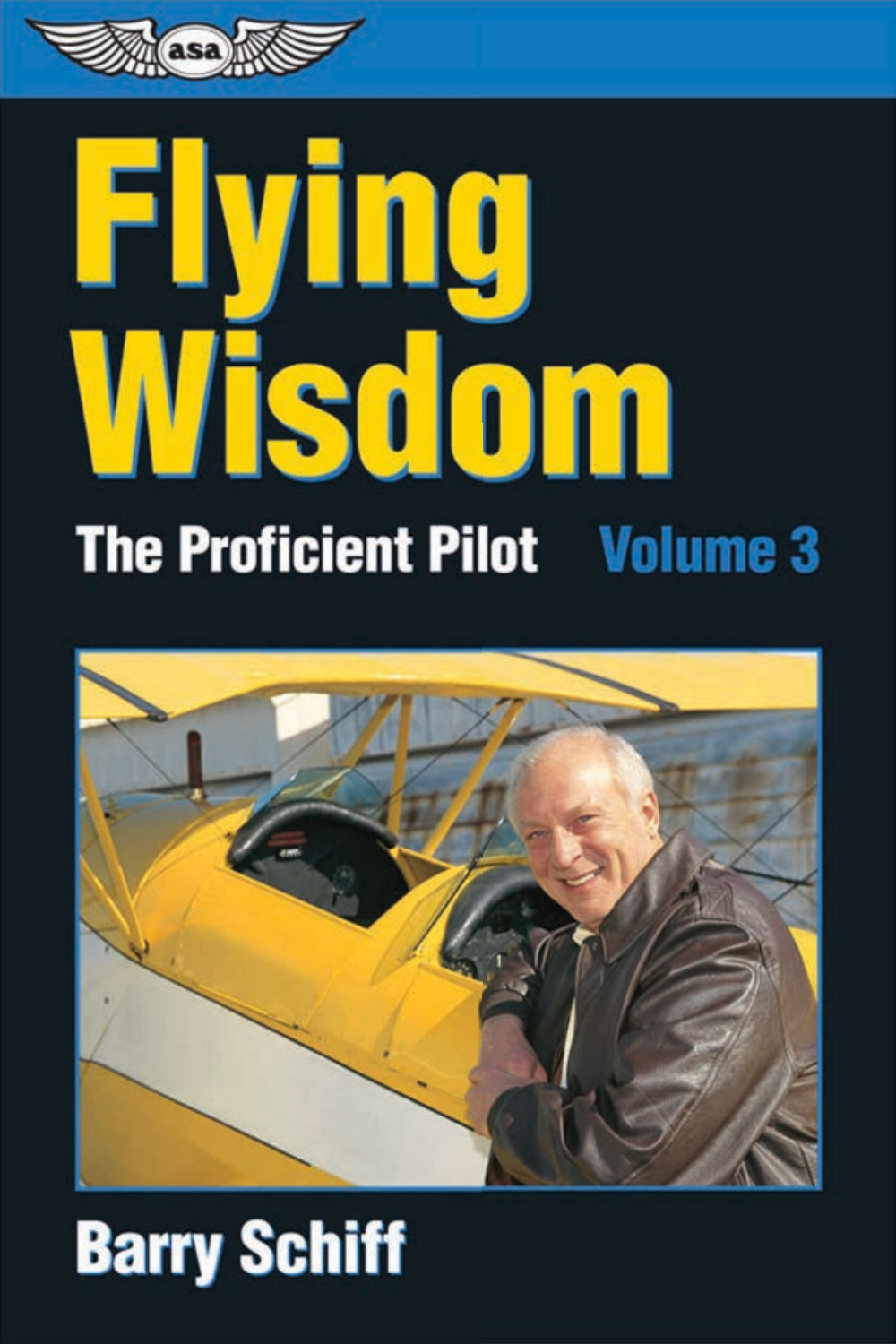## **Contents**

#### **Acknowledgements**

**Foreword** by R. A. "Bob" Hoover

#### **Section 1 Pilot Proficiency**

| Chapter 1 |  |
|-----------|--|
| Chapter 2 |  |
| Chapter 3 |  |
| Chapter 4 |  |
| Chapter 5 |  |
| Chapter 6 |  |
| Chapter 7 |  |
| Chapter 8 |  |
| Chapter 9 |  |
|           |  |
|           |  |

#### **Section 2 IFR Operations**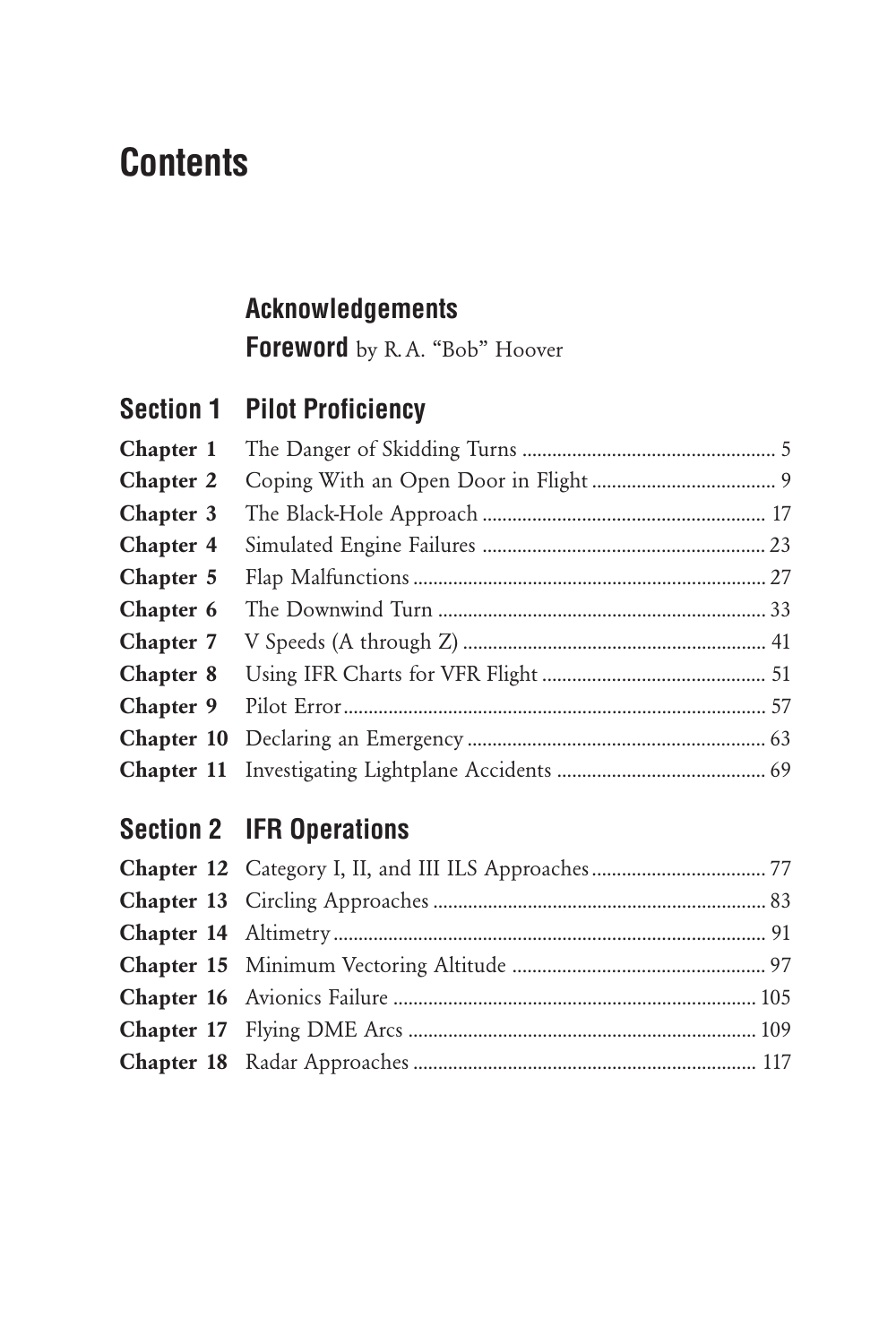#### **Section 3 Turbine Operations**

| <b>Chapter 20</b> Jet Takeoff Techniques and Performance  133 |  |
|---------------------------------------------------------------|--|
|                                                               |  |
| <b>Chapter 22</b> Mach Airspeed and the Speed of Sound 145    |  |
| Chapter 23 Straight Versus Swept-Wing Airplanes 151           |  |
|                                                               |  |
|                                                               |  |
| Chapter 26 Maximum Range and Cruise Control  171              |  |
|                                                               |  |
| Chapter 28 Jet Landing Techniques and Performance  183        |  |
|                                                               |  |
|                                                               |  |
|                                                               |  |
|                                                               |  |

#### **Section 4 Personal Observations**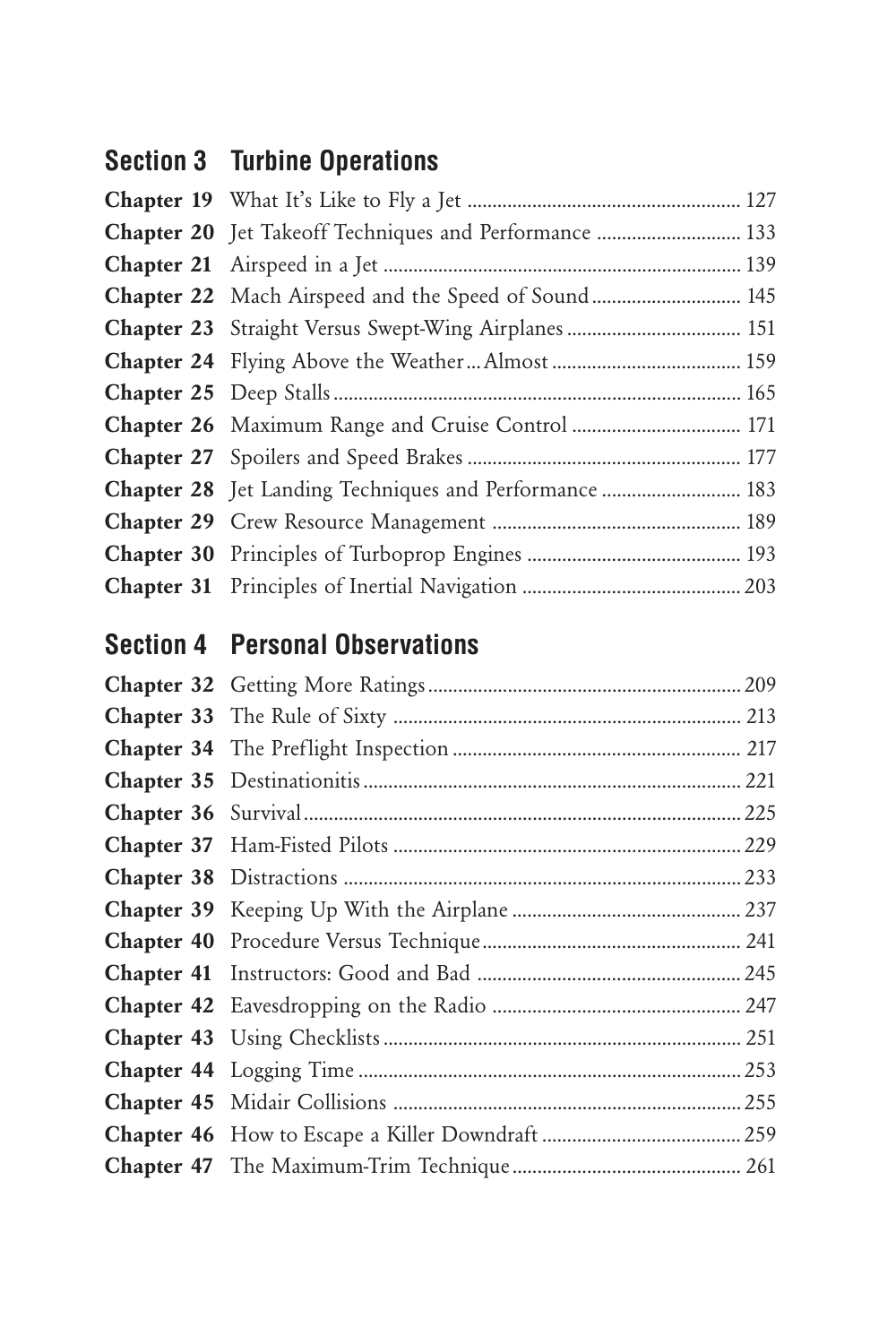### Section 5 Flying For Fun and Profit

#### **Section 6 Special Treats**

| Chapter 63 The Ultimate Cross-Country Flight: |  |
|-----------------------------------------------|--|
|                                               |  |
|                                               |  |
|                                               |  |
|                                               |  |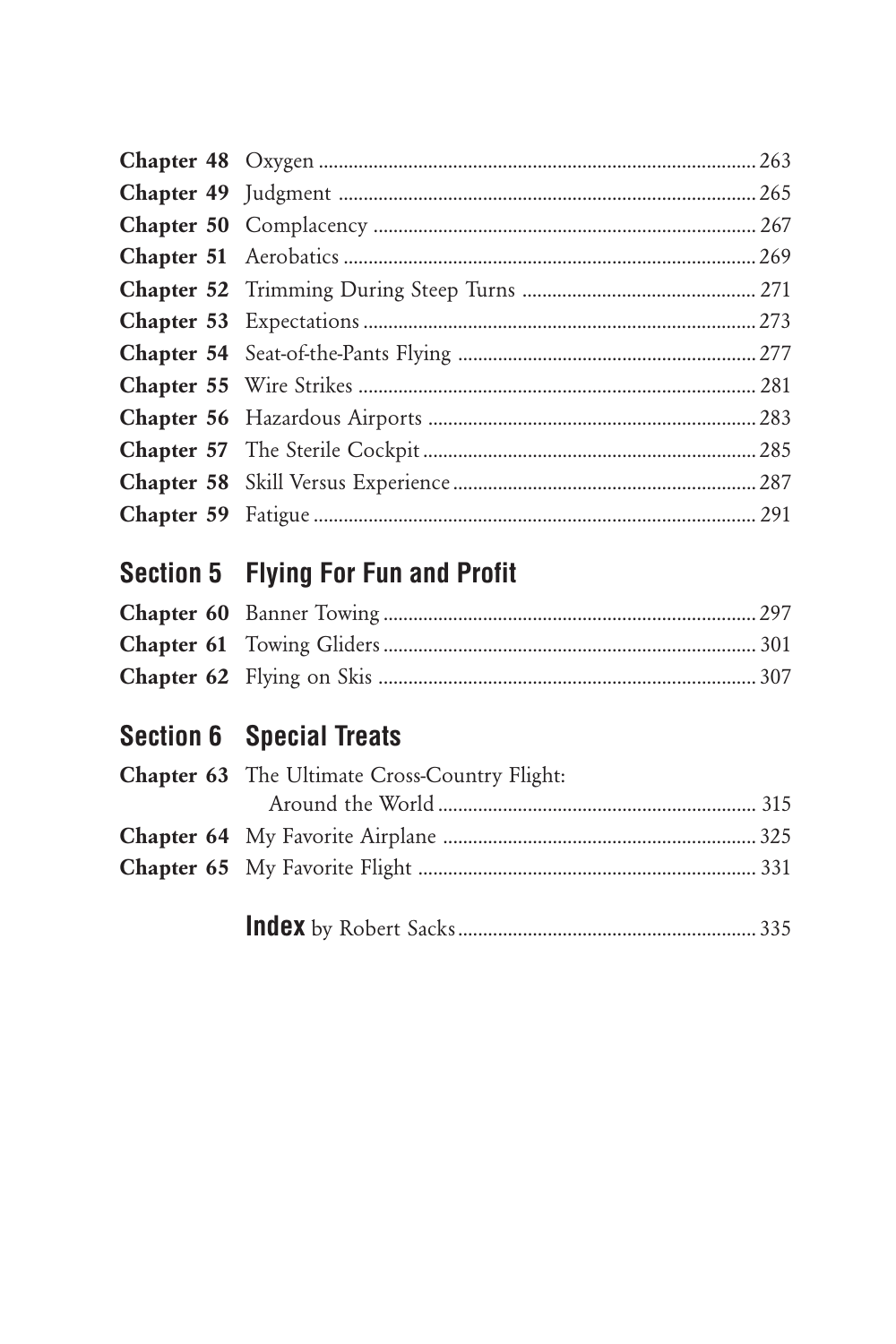#### Chapter 1 **The Danger of Skidding Turns**

My first instructor was somewhat of a sadist. Sitting in the back seat of the Aeronca Champ, he would take great delight in swatting me on the back of the head with a rolled-up sectional. I could expect to get clobbered whenever I failed to maintain glide speed during a landing approach and whenever I allowed the slip-skid ball to wander off-center, which seemingly was every time I entered or recovered from a turn. Mike taught me how to make coordinated turns all right, but he never did teach me why it was so important.

Most slips and skids are unnoticeable indiscretions. At other times, they are minor annoyances. But every once in a while, they kill people.

One of the most dangerous and insidious forms of uncoordinated flight is the inadvertent low-altitude skidding turn. It occurs most often in the traffic pattern, when turning from a close-in base leg to a relatively short final approach.

The scenario typically begins when a pilot incorrectly perceives an excess of airspeed while on base leg, a sensation most often caused by a tailwind that increases groundspeed while on base. A similar groundspeed increase also occurs while in the traffic pattern at high density altitudes and is the result of true airspeed being significantly greater than indicated airspeed.

In either event, or perhaps as a result of both, the pilot peripherally senses the increased groundspeed and subconsciously interprets this as excessive airspeed. Without so much as a glance at his airspeed indicator, he responds by applying back-pressure to the control wheel and raising the nose. Airspeed begins to wane. A similar speed bleed occurs when a pilot low on altitude misguidedly attempts to stretch his glide by raising the nose.

The second factor of the low-altitude skidding turn is introduced while turning from base leg to final approach. If the aircraft is being pushed along base leg by a tailwind, the turn onto final will take more room and consequently must be started sooner than usual.

A close-in base leg also necessitates turning earlier onto final approach. A pilot might ordinarily begin turning final when viewing the approach end of the runway at his 10 o'clock position, for example. But when flying a tight pattern, the same turn must begin sooner, when the runway is at the 11 o'clock position.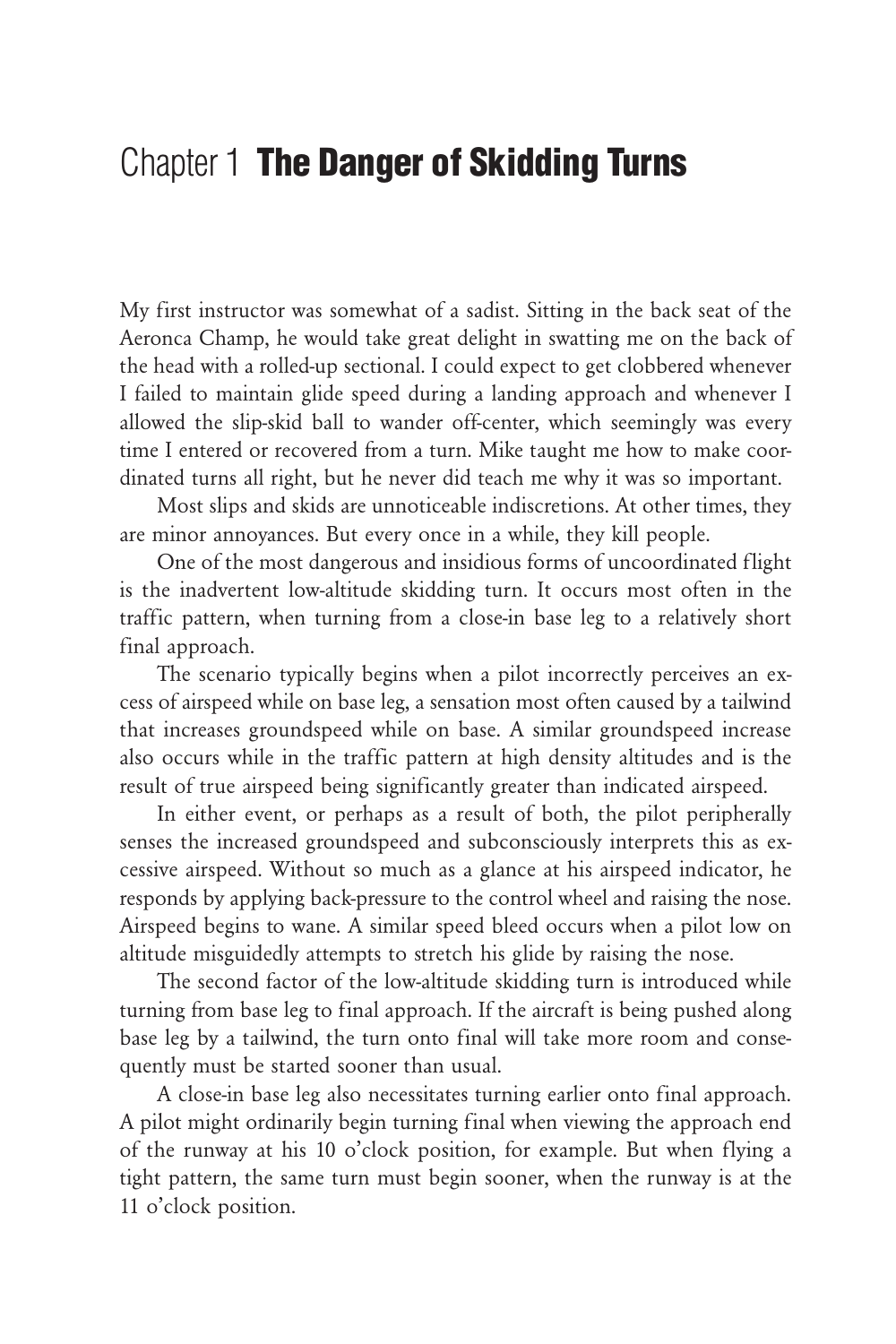Often, however, the pilot is unaware of the need to begin turning so soon. As a result, the aircraft overshoots final. But if final approach is relatively short, the turn must be much steeper than usual to align the aircraft on final while there still is enough time, distance, and altitude to do so. Many pilots, however, are ground shy; they are apprehensive about making steep turns near the ground, an ordinarily healthy attitude. As a result, the turn onto final approach may be too shallow.

Shallow bank angles, however, result in low turn rates. If the aircraft does not turn rapidly enough to become aligned with the runway, a pilot reluctant to steepen the bank might instead and unwittingly apply bottom rudder to help the nose come around. Applying bottom rudder causes the bank to steepen, which is what the pilot wanted to avoid in the first place. Overbanking due to rudder input is a result of the outer wing being given more airspeed, and hence more lift, than the inner wing. To counter the increasing bank angle, the pilot then applies opposite aileron, which places the aircraft in a skidding, cross-controlled turn. (The most extreme skidding turn is called a flat turn; yaw is induced with rudder while opposite aileron is applied to maintain a wings-level attitude.) Because bottom rudder also causes the nose to drop somewhat, the pilot may offset this by pulling back on the control wheel, which causes a further erosion of airspeed.

An interesting aspect of a skidding turn is that the nose always points inside the turn. (During a slipping turn, the nose points outside the turn.) As a result, a pilot may perceive that the airplane is turning faster than it really is. The rate of turn, however, is less. This is because a rudder usually is not powerful enough to turn an airplane rapidly. High turn rates are best accomplished in a conventional manner using the horizontal component of lift from a banked wing.

Assume that the pilot is in a skidding left turn and, therefore, is applying left rudder and right aileron. Applying right aileron creates adverse yaw effect that causes the nose to yaw left even further. Every pilot knows that adverse yaw effect causes the airplane to yaw opposite to the direction in which the airplane is being rolled. But is there such a thing as proverse yaw, a force that yaws the airplane in the same direction as the roll? Yes, some sophisticated aircraft have exhibited this tendency. Fighter pilots claim that proverse yaw is beneficial while dogfighting because the nose moves a bit more rapidly in the direction of the roll and makes sighting a target a bit easier.